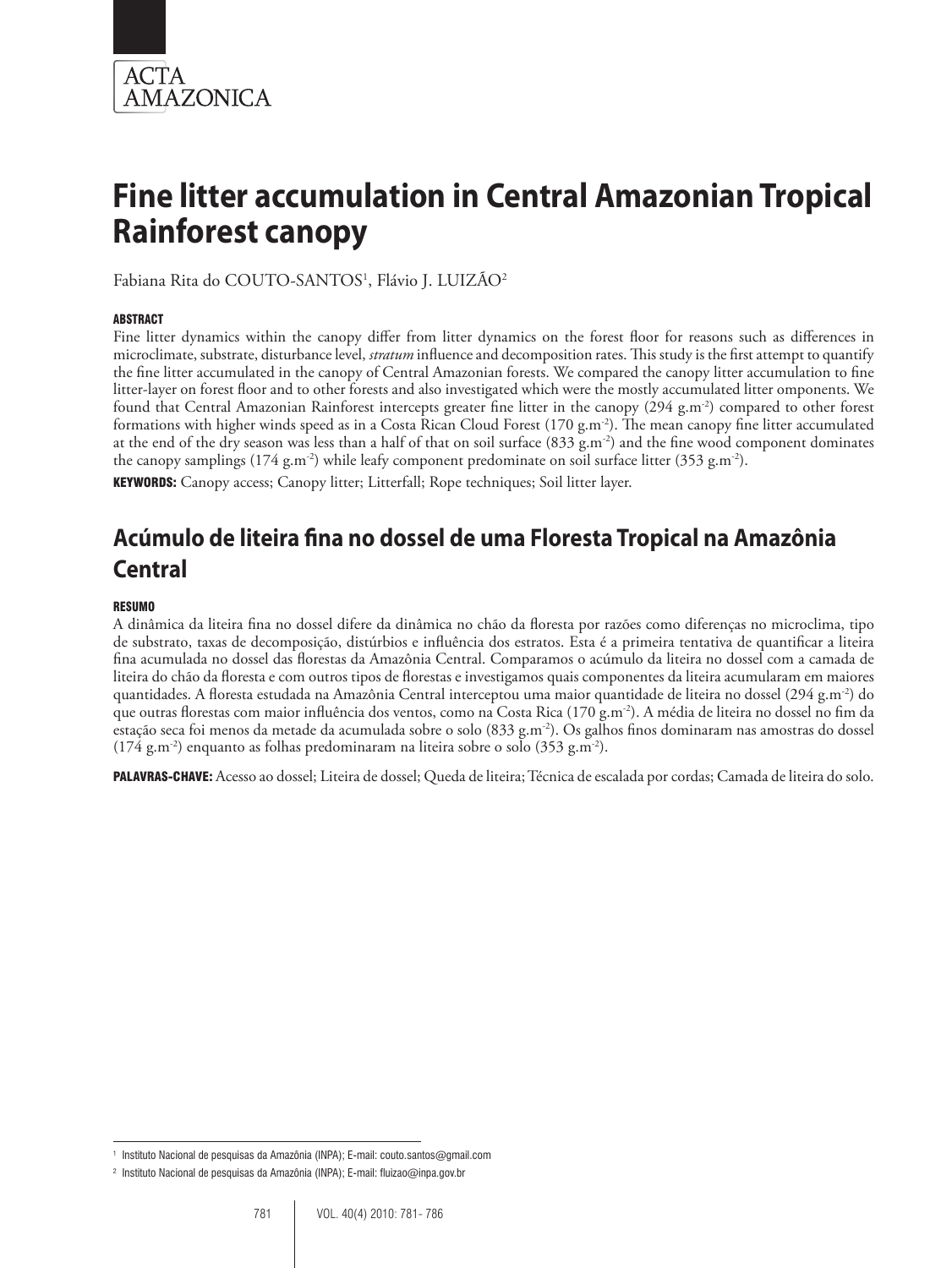

As the awareness on environmental issues accelerates, including the biosphere-atmosphere interactions, studies of forest canopies become essential to our understanding of biodiversity, global atmospheric changes, and forest conservation. The development of canopy access methods has enabled scientists to conduct quantitative research in tree crowns, shifting the biological canopy science from a descriptive autoecology of specific individuals to a complex ecosystem approach (Lowman & Wittman 1996).

Fine litter dynamics within the canopy may differ from litter dynamics on the forest floor for many reasons such as differences in microclimate, substrate, disturbance level, *stratum* influence, decomposition rates, among others (Nadkarni & Matelson 1991). Despite several studies evaluating litterfall and litter accumulation on the forest floor, there are just a few works published on the amounts, characteristics or dynamics of suspended leaf litter in subcanopy (Alvarez-Sanchez & Guevara 1999; Dearden & Wardle 2008) and within tree canopy crowns (Nadkarni & Matelson 1991; Nadkarni *et al.* 2004). To the best of our knowledge this study is the first attempt to quantify fine litter accumulated in the canopy of a Central Amazonian Rainforest, with the following questions addressed: (1) How accumulated canopy litter in this type of forest can be compared to fine litter-layer on forest floor and to other tropical forests? (2) Which components of the fine litter are mostly accumulated within tree canopy in Amazonian Forests?

This study was carried out in the Cuieiras Reserve of the National Institute for Amazonian Research (INPA), located 60 km north from Manaus (2°35'S, 60°06'W), during the end of the dry season, from October to November 2008. The climate type is "Am" in the Köppen classification with total annual rainfall about 2,700 mm and the rainiest months from December to May and driest from August to November. Daily mean relative humidity varies from 75% to 92% throughout the year (Araújo *et al.* 2002). Mean annual temperature is 26.7 °C with average monthly air temperature varying between 24 °C and 27 °C (Leopoldo *et al.* 1987).

To estimate the canopy fine litter accumulation we collected the fine litter (*sensu* Proctor 1983, comprising leafy and reproductive materials, plus wooden material with diameters  $\leq 2$  cm) resting on accessible branches segments within 3 m from the central trunk on five trees with diameter at breast height (DBH) larger than 35 cm and possible to be climbed by rope techniques. Despite recent advances in techniques, access to the upper canopy remains problematic (Baker & Sutton 1997), what generally induces a low number of samples. Thus, to make our sample more meaningful, by the criteria of commonness, we selected trees of the most common species present in a 500-m<sup>2</sup> plots, in a plateau area. These species belong mainly to families with greatest species

richness and importance value, Lecythidaceae and Sapotaceae (Oliveira *et al.* 2008) and also to Caryocaraceae.

Insufficient replication due canopy access difficulties generally induces inappropriate collection of pseudoreplicated data, a problem that has not yet received sufficient attention amongst canopy researchers (Barker 1997). To avoid pseudoreplication and to represent better the variability within trees, at each tree we collected composite samples, that consist of the sum of five branch sub-samples. The branch surface area was determined by its length x width in meters defining canopy fine litter unit as grams of litter mass per branch surface area  $(g.m^{-2})$ . To quantify fine litter accumulated on soil surface, we also collected five sub-samples (summing a composite sample) under the crown area of each tree sampled for canopy litter, using a 20 x 20 cm aluminum frame. Each composite sample was sorted into six components – leaves, wood < 2 cm, reproductive parts (i.e., fruits and flowers), bryophytes, roots and miscellaneous – and than oven-dried at 60 °C for 50 hours (or until constant weight) and weighed. The wind speed  $(m.s^{-1})$  was recorded at each 30 minutes during the 2008 year by sonic anemometers (for details, see Araújo *et al.* 2002) located in a flux tower at two heights: above the canopy (60 m) and in the sub-canopy (28 m).

The nonparametric Two Sample Wilcoxon Rank Sum test (W) was performed to compare the amount of accumulated litter in tree canopy with that on soil surface and also the annual mean wind speed amongst sub-canopy and above canopy. Differences on amount of litter components within samples were assessed by Kruskal-Wallis Rank Sum tests (KW). All analyses were carried out using the free software R 2.6.2 (R Development Core Team 2008).

The mean canopy fine litter mass accumulated in the tree canopies was 294 g.m<sup>-2</sup> of the branch surface area, with a large amplitude of variation (range =  $79-677$  g.m<sup>-2</sup>). This large variation can be explained somehow by branch structural characteristics which had a general influence on canopy litter accumulation. The branch segments sampled covered a wide variation of branch width that exists within tree crowns ('pers. obs.'). In a Costa Rican Cloud Forest, Nadkarni & Matelson (1991) found a mean canopy fine litter mass around 170  $g.m^{-2}$  of the branch surface area (range = 4.5–1,268 g.m<sup>-2</sup>), which corresponded to *ca.* 1% of fine litter-layer mass on that area. Therefore, comparing these two forest formations, our study site in a Central Amazonian Tropical Rainforest area presents higher values of canopy fine litter mass than a Costa Rican Cloud Forest. These results were somehow expected considering that (1) wind is one of the main within–canopy disturbances on canopy fine litter interception, besides rains and the impact of arboreal animal activities, and (2) winds are strongest and consequently a more important factor in the Costa Rican Cloud Forests than on Amazonian Lowland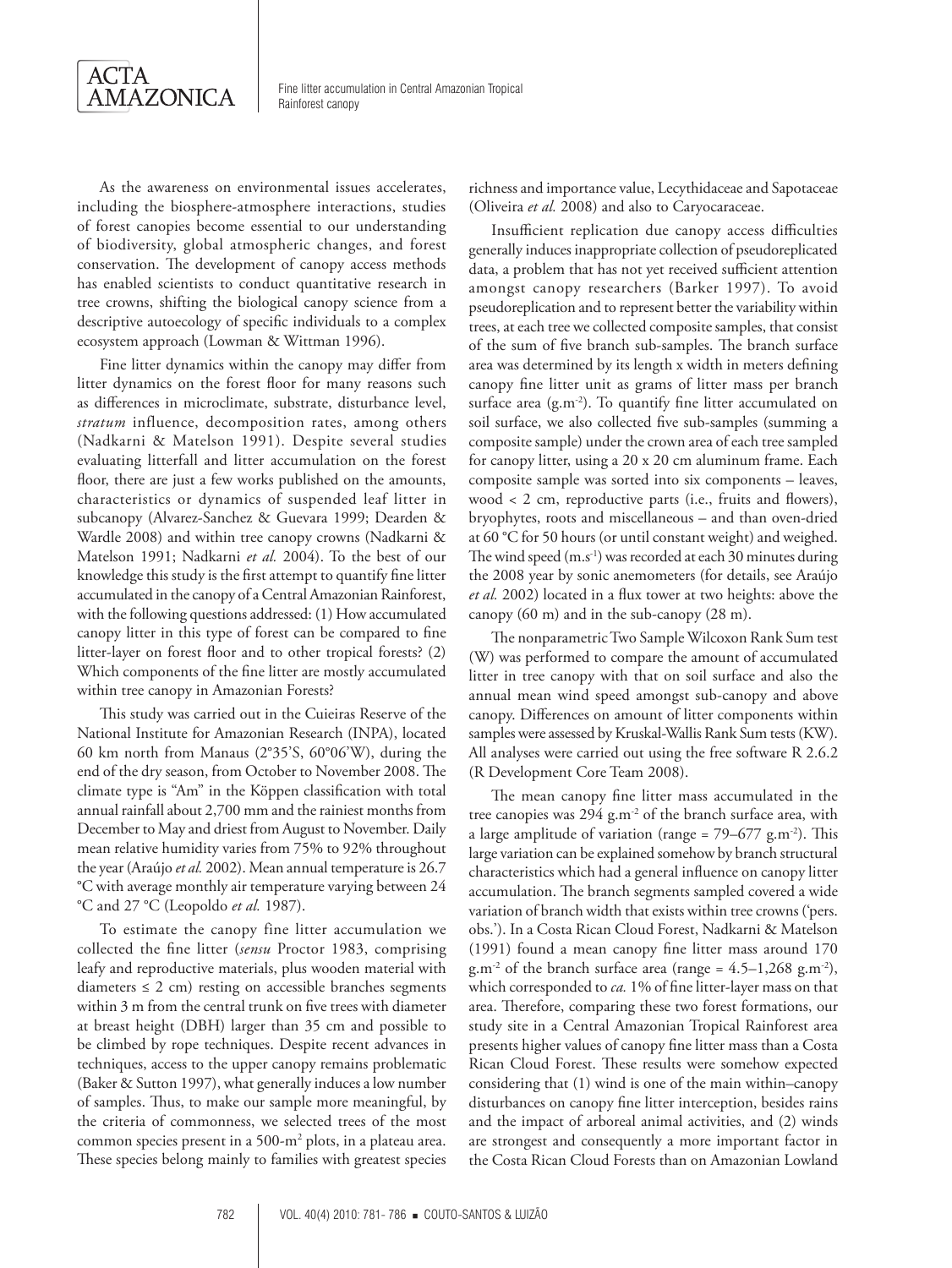

Rainforests. In a Costa Rican Cloud Forest the wind speed above the canopy range between 18 and 180 m.s<sup>-1</sup> (Nadkarni & Matelson 1991), while we detected a mean daily wind speed above canopy of 1.92 ( $\pm$  0.90 SD) m.s<sup>-1</sup> quite constant throughout the 2008 year (Figure 1b), for the plateau areas of our study site on Central Amazon, with its maximum values reaching 8.3 m.s<sup>-1</sup>.

The mean fine litter mass accumulated on soil surface in Central Amazonian Forest was 833 g.m-2 (8.33 t.ha-1; range  $= 567-1,385$  g.m<sup>-2</sup>). This value fell in the range of another study in the same area (Monteiro 2005) that found the highest amount of fine litter mass on soil surface in the plateau areas (mean = 580 g.m<sup>-2</sup> or 5.8 t.ha<sup>-1</sup> range = 3.6 to 9.2 t.ha<sup>-1</sup>) at the end of the dry season, when higher amounts of litter are accumulated. Since we also sampled at the time of greatest litter accumulation (Luizão & Schubart 1987), we found high values of litter mass.

Evaluating vertical variation of litter accumulation, litter mass on forest floor differs significantly from canopy (W = 1; p < 0.05 – Figure 1a). It should be closely related to wind speed vertical stratification. Wind reaches higher speeds in the canopy than in lower forest *strata*; therefore wind is supposed

to remove more litter from higher canopy branches. The annual mean wind speed in sub-canopy was about 0.3 m.s<sup>-</sup> 1 , which was 6.4 times slower than the above canopy wind speed (W = 278155723; p < 0.001 – Figure 1b). Even more, lower forest *strata* (i.e., sub–canopy and understory) may have a substantial cumulative contribution to the of fine litter accumulation at forest floor.

A detailed comparison of the fine litter composition showed differences in the amounts of such component accumulated in the canopy (KW = 20.115;  $df = 5$ ;  $p < 0.01$ ) and in soil surface (KW =  $25.739$ ; df =  $5$ ; p <  $0.001$  – Figure 2). The wooden component with less than 2 cm diameter dominates the canopy litter (174 g.m<sup>-2</sup>) while leafy component predominate in soil surface litter (353 g.m<sup>-2</sup>), followed by wood component (273 g.m<sup>-2</sup>). Branches and twigs are less susceptible than leaves to the influence of winds, facilitating the prevalence of wood components in the canopy. Leaves use to be the main fine litter component on soil surface, and subject to high decomposition rate, contributing significantly to faster nutrient cycling process (Luizão 1989). Canopy leaf litter turnover time recorded for Costa Rican Tropical Forests was 2.8 years, twice that of leaf litter turnover time on soil



Figure 1 - Boxplots comparing (a) fine litter accumulated in canopy and on soil surface; (b) Wind speed (m.s<sup>-1</sup>) above the canopy (60 m) and in the sub-canopy (28 m) in Central Amazon Forest for the 2008 year. The box stretches from the lower to the upper hinges (defined as the 1s-3<sup>th</sup> quartiles) and the bold line shows the median of the data sample. The whiskers extend to the most extreme data point, which is no more than 1.5 times the interquartile range from the box. Open dots correspond to outlier data points that fall beyond 1.5 times the interquartile range. Notches in the boxes represent roughly a 95% confidence interval for the difference in two medians. Non-overlapping notches are strong evidence that the two medians differ significantly.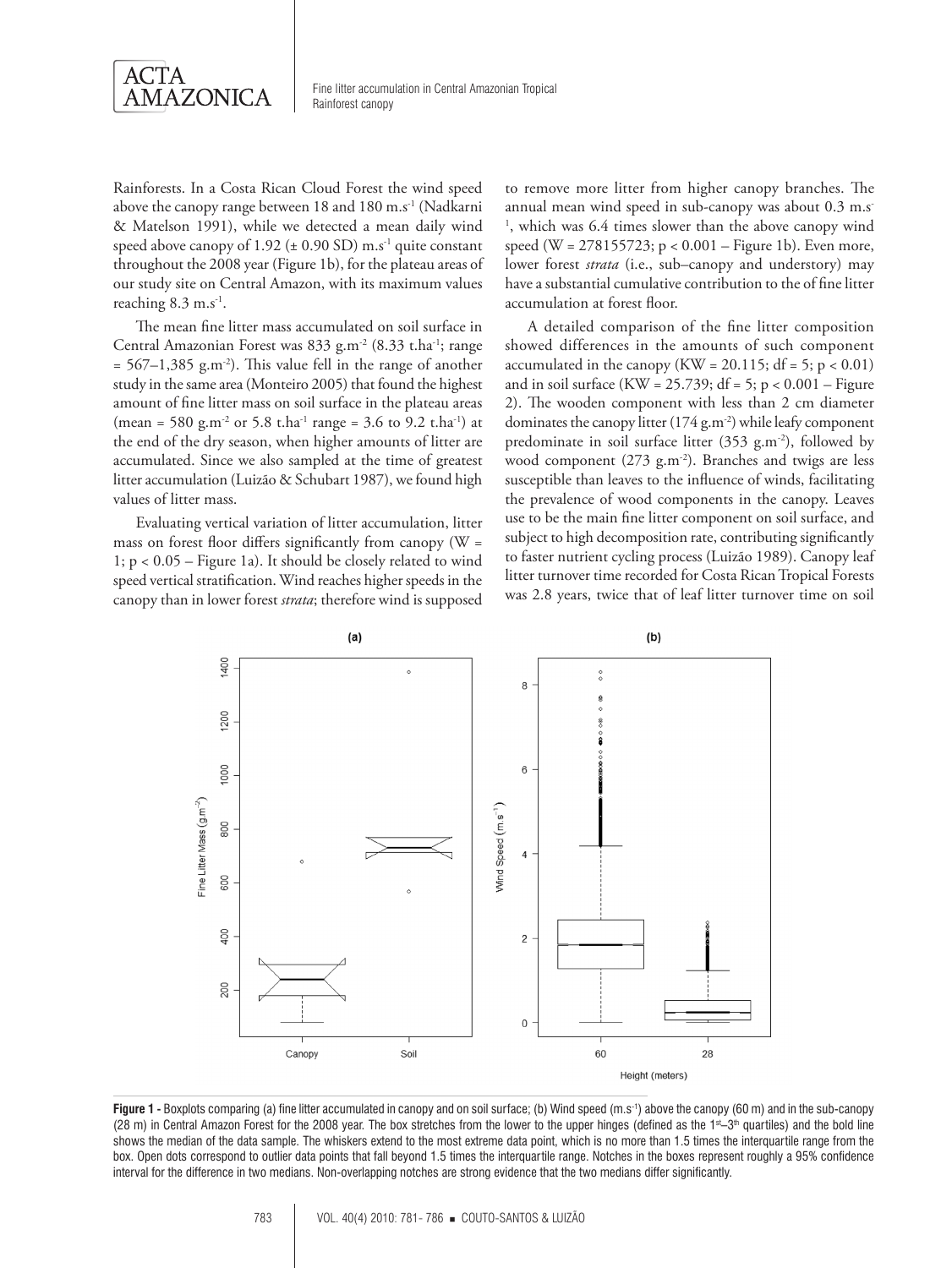

Fine litter accumulation in Central Amazonian Tropical Rainforest canopy



**Figure 2** - Dry mass (g.m<sup>-2</sup>) of litter components accumulated in canopy and on soil surface. Values in bars are means (n=5) and error bars represent standard errors.

surface that was 1.4 years (Nadkarni & Matelson 1991). Thus, the few leaves that do remain in the canopy decompose slower than on the soil. According to Nadkarni & Longino (1990), this low decomposition rate in the upper *stratum* should be attributed to drier environmental conditions and lower densities of key decomposers in the tree crowns. On the other hand, the bryophyte component of litter was found just in the canopy samples suggesting that its soft material is quickly decomposed in the canopies and do not reach the forest floor, at least in a recognizable way.

More detailed studies concerning long term fine litter turnover and decomposition rate in Amazonian tropical rainforests canopy are still needed and essential to increase our knowledge on nutrient cycling at different forest layers and for further discussions on biosphere-atmosphere interactions. In the same way, long term studies addressing different vegetation types (primary and secondary forests) and topographic positions (i.e., plateau, slope and valley) are necessary to clarify the seasonal dynamic of canopy fine litter accumulation and to make comparisons between different forest types possible.

Concluding, the studied Central Amazonian Rainforest intercepts greater fine litter mass in the canopy compared to other forest formations with higher winds speed, as in a Costa Rican Cloud Forest. The mean canopy fine litter mass accumulated at the end of the dry season was less than a half of that on soil surface. The fine wood component dominates

the canopy samplings suggesting a slower litter decomposition rate at this *stratum*.

### **ACKNOWLEDGMENTS**

We are grateful to Tânia M. Sanaiotti, Olivier Jaudoin, Cedric Billod and Julien Rousselet whom promote rope technique training through the Canopy Universal Movement Techniques Course; to the LBA staff at Cuieiras Reserve for logistical support; to Lissandra Souza and Sr. Osvaldo for help in the field and to Ítalo Mourthé, Henrique Nascimento and two anonymous reviewers for helpful suggestions on the manuscript. Financial support was provided by the Large Scale Biosphere–Atmosphere Experiment in Amazonia (LBA/ INPA), Long Term Ecological Research Program (LTER/ PELD), CNPq, Angelim Association, and Fundação de Amparo à Pesquisa do Estado do Amazonas (FAPEAM).

#### **LITERATURE CITED**

- Alvarez-Sanchez, J.; Guevara, S. 1999. Litter interception on *Astrocaryum mexicanum* Liebm. (Palmae) in a tropical rain forest. *Biotropica*, 31: 89-92.
- Araújo, A.C.; Nobre, A.D.; Kruijt, B.; Elbers, J.A.; Dallarosa, R.; Stefani, P.; von Randow, C.; Manzi, A.O.; Culf, A.D.; Gash, J.H.C.; Valentini, R.; Kabat, P. 2002. Comparative measurements of carbon dioxide fluxes from two nearby towers